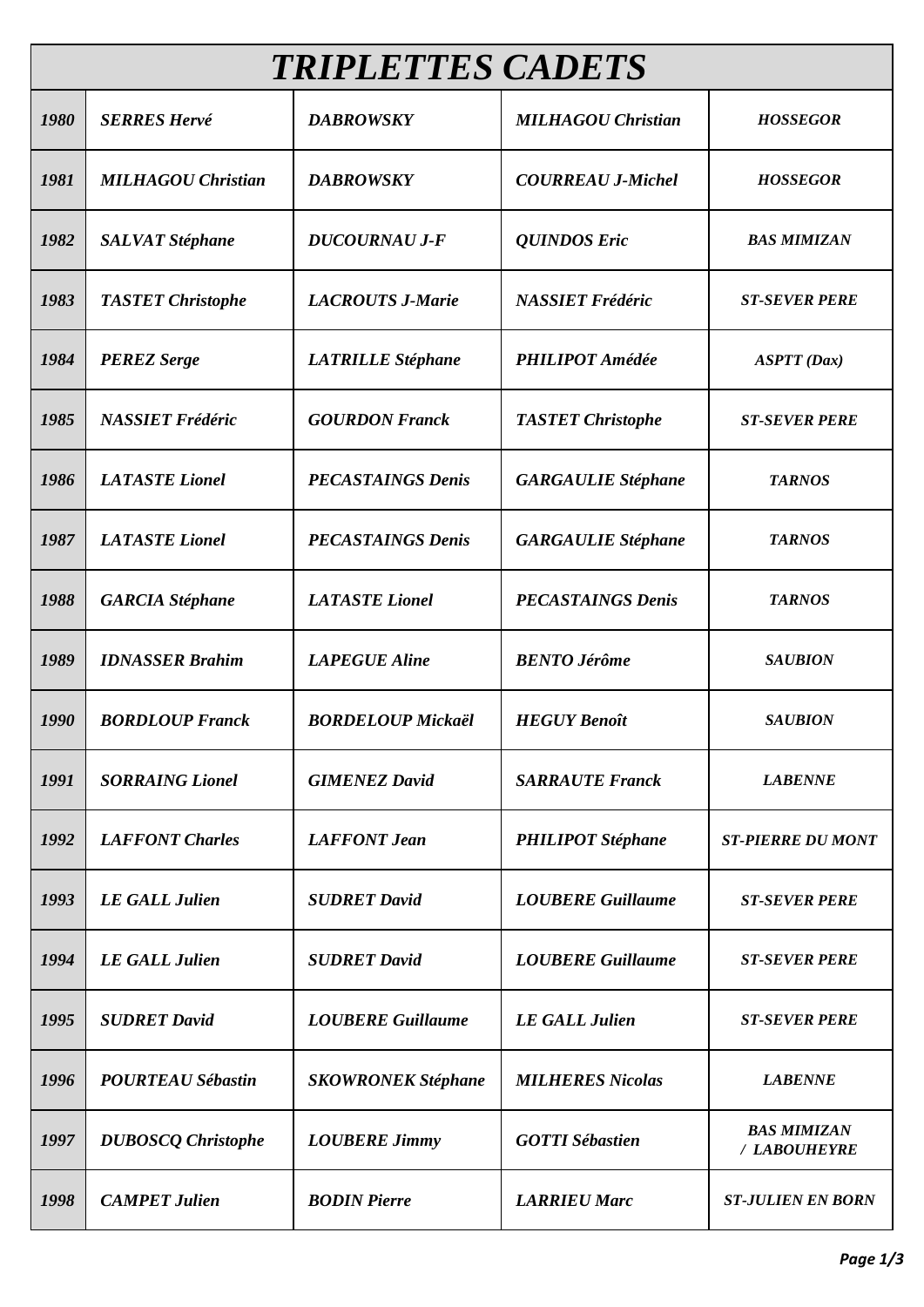| <b>TRIPLETTES CADETS</b> |                           |                           |                            |                                             |  |  |
|--------------------------|---------------------------|---------------------------|----------------------------|---------------------------------------------|--|--|
| 1999                     | <b>CASTAGNON Mickaël</b>  | <b>CASTAGNON Jonathan</b> | <b>FLORES Jérémy</b>       | <b>AIRE</b> sur ADOUR                       |  |  |
| 2000                     | <b>CAZAUX Vanessa</b>     | <b>HONDELATTE Emilie</b>  | <b>BOUCHONNEAU Nicolas</b> | <b>HERM</b>                                 |  |  |
| 2001                     | <b>MEYROUS Gaël</b>       | <b>POUYES Alexandre</b>   | <b>LINCE Jérémy</b>        | <b>ROQUEFORT</b>                            |  |  |
| 2002                     | <b>CAZAUX Florent</b>     | <b>BOUSCARY Vincent</b>   | <b>SENJEAN Romain</b>      | <b>UB MIMIZAN</b><br>/HERM                  |  |  |
| 2003                     | <b>DAGUERRE Sébastien</b> | <b>BOUSCARY Vincent</b>   | <b>SENJEAN Romain</b>      | <b>SAUBION</b><br>/ HERM                    |  |  |
| 2004                     | <b>CAZAUX Florent</b>     | <b>MENDEZ Rémy</b>        | <b>DE SOLA Benjamin</b>    | <b>UB MIMIZAN</b><br>/ LABATUT<br>/SOUSTONS |  |  |
| 2005                     | <b>MENDEZ Rémy</b>        | <b>DARRIGADE Julien</b>   | <b>DE SOLA Benjamin</b>    | <b>LABATUT</b><br>/TYROSSE<br>/ SOUSTONS    |  |  |
| 2006                     | <b>DARRIGADE Julien</b>   | <b>MENDEZ Rémy</b>        | <b>BERBILLE Benjamin</b>   | <b>TYROSSE</b><br>/ HERM                    |  |  |
| 2007                     | <b>SENJEAN Pauline</b>    | <b>BERBILLE Benjamin</b>  | <b>DARRIGADE Julien</b>    | <b>TYROSSE</b><br>/ HERM                    |  |  |
| 2008                     | <b>CUBILLIER Cédric</b>   | <b>JOUARET Guillaume</b>  | <b>SABOY Alexis</b>        | <b>BAS MIMIZAN</b>                          |  |  |
| 2009                     | <b>BARTHE Florian</b>     | <b>BESSE Clément</b>      | <b>FELIX Tom</b>           | <b>SOUSTONS</b>                             |  |  |
| 2010                     | <b>JOUARET</b> Guillaume  | <b>SABOY Alexis</b>       | <b>BOUCHOT Enzo</b>        | <b>BAS MIMIZAN</b>                          |  |  |
| 2011                     | <b>BESSE Clément</b>      | <b>SOLANILA Nicolas</b>   | <b>SOURBE Mathieu</b>      | <b>SOUSTONS</b><br>/HAGETMAU                |  |  |
| 2012                     | <b>PINHO David</b>        | <b>DUPOUY Jérémy</b>      | <b>DUBROCA Théo</b>        | <b>ST-CRICQ CHALOSSE</b>                    |  |  |
| 2013                     | <b>ZIGLER Nelson</b>      | <b>PELLETIER Nico</b>     | <b>FLORES CAMPOS José</b>  | <b>MANOUCHES GADGE</b>                      |  |  |
| 2014                     | <b>LAMBERGER Donovan</b>  | <b>LAFONT Stevy</b>       | <b>LATAPY Katje</b>        | <b>MANOUCHES GADGE</b>                      |  |  |
| 2015                     | <b>GRENIER Yoni</b>       | <b>DOYEUX Sullivan</b>    | <b>PHILIPOT</b> Smaël      | <b>YGOS</b>                                 |  |  |
| 2016                     | <b>SALA David</b>         | <b>SANTAMARIA Lucas</b>   | <b>LART</b> Guillaume      | <b>ASPTT</b> Dax<br>/AMOU<br>$/$ St CRICQ   |  |  |
| 2017                     | <b>BOUCHOT Hugo</b>       | <b>LART</b> Baptiste      | <b>LACROUTS</b> Clément    | <b>BAS MIMIZAN</b><br>/HAGETMAU<br>/MEES    |  |  |